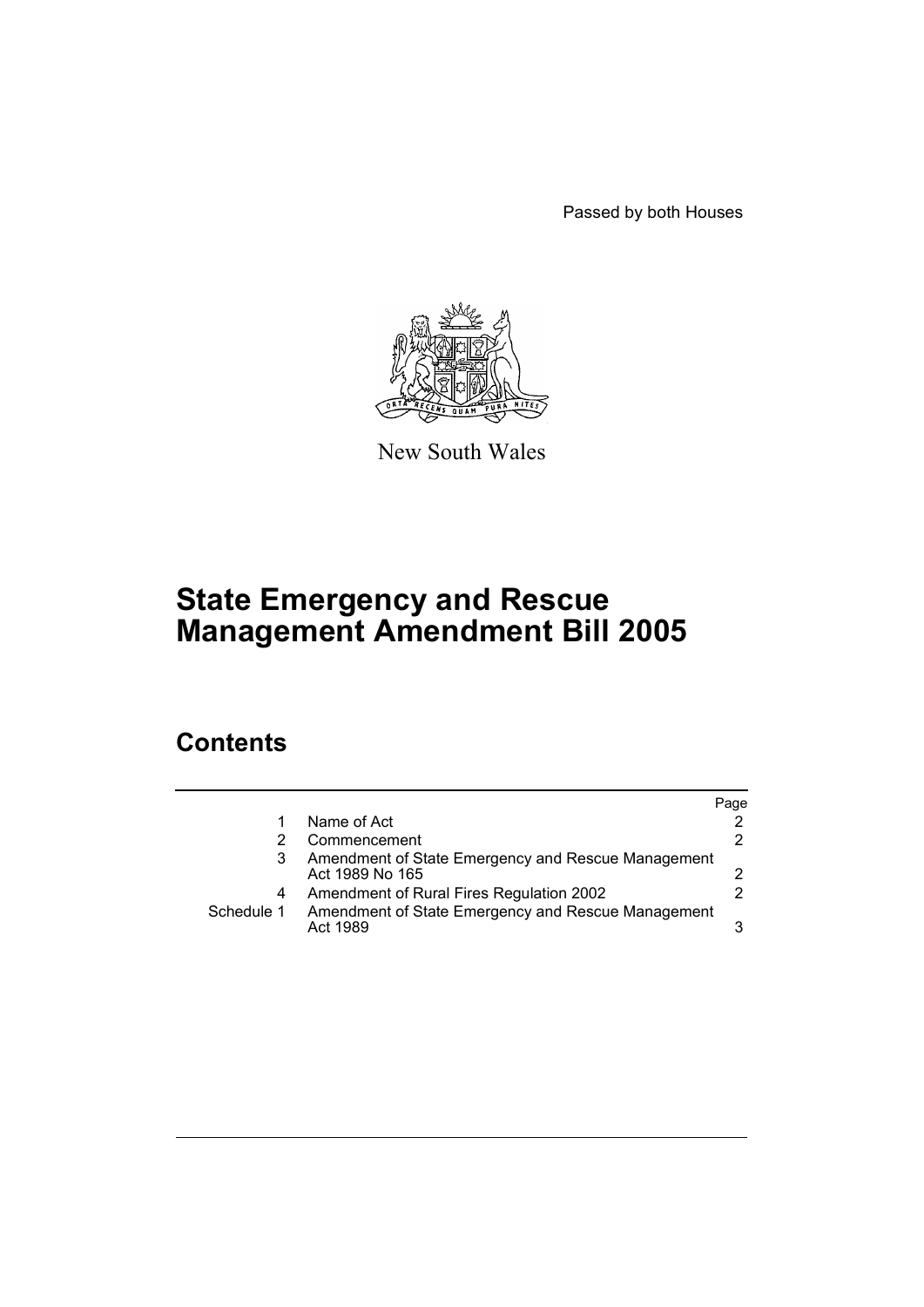*I certify that this PUBLIC BILL, which originated in the LEGISLATIVE ASSEMBLY, has finally passed the LEGISLATIVE COUNCIL and the LEGISLATIVE ASSEMBLY of NEW SOUTH WALES.*

> *Clerk of the Legislative Assembly. Legislative Assembly, Sydney, , 2005*



New South Wales

## **State Emergency and Rescue Management Amendment Bill 2005**

Act No , 2005

An Act to amend the *State Emergency and Rescue Management Act 1989* with respect to impersonation and other offences relating to emergency services organisations and the appointment of District and Local Emergency Operations Controllers; and for other purposes.

*I have examined this Bill, and find it to correspond in all respects with the Bill as finally passed by both Houses.*

*Chairman of Committees of the Legislative Assembly.*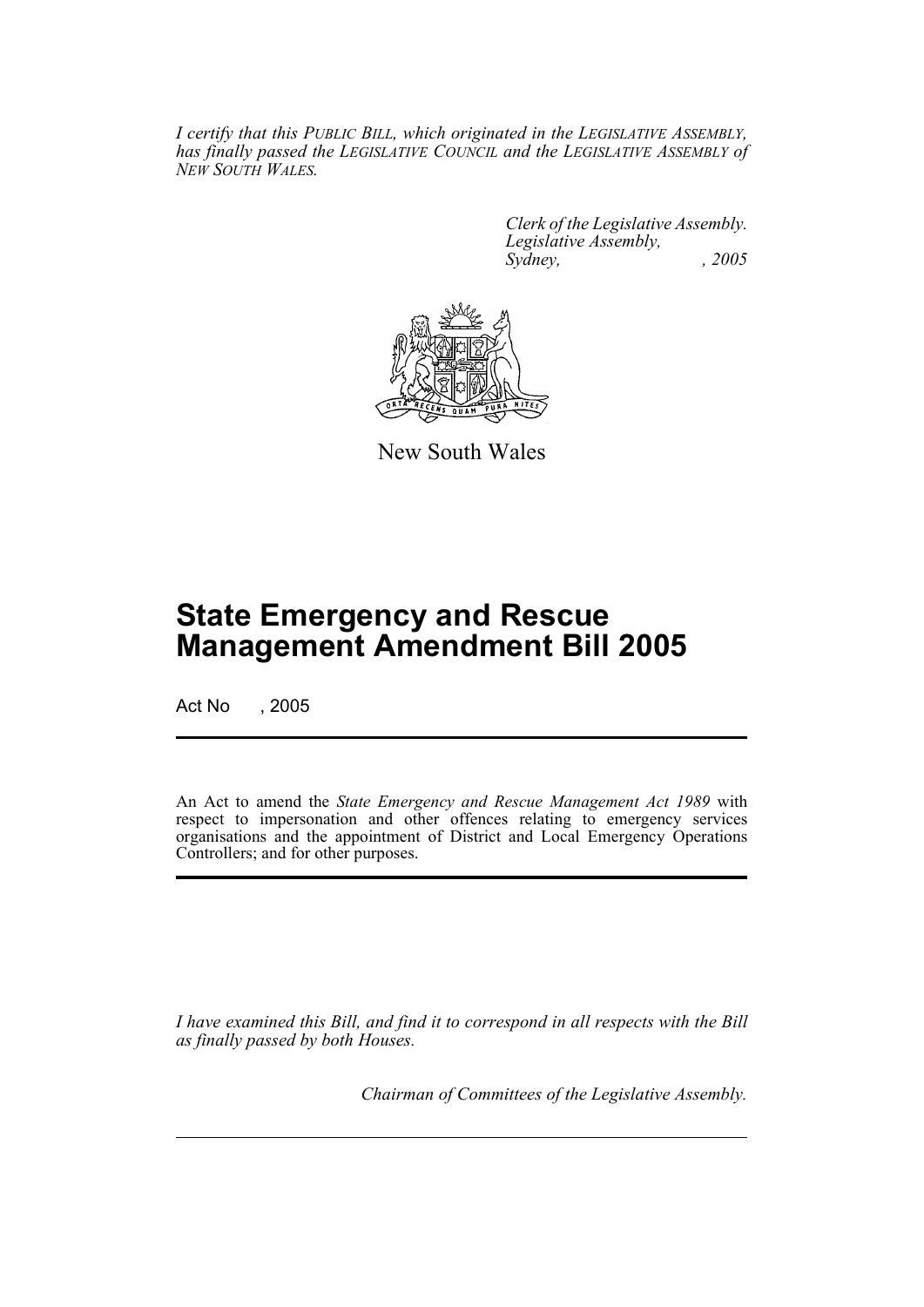#### **The Legislature of New South Wales enacts:**

#### **1 Name of Act**

This Act is the *State Emergency and Rescue Management Amendment Act 2005*.

#### **2 Commencement**

This Act commences on the date of assent.

#### **3 Amendment of State Emergency and Rescue Management Act 1989 No 165**

The *State Emergency and Rescue Management Act 1989* is amended as set out in Schedule 1.

#### **4 Amendment of Rural Fires Regulation 2002**

The *Rural Fires Regulation 2002* is amended by omitting clause 40.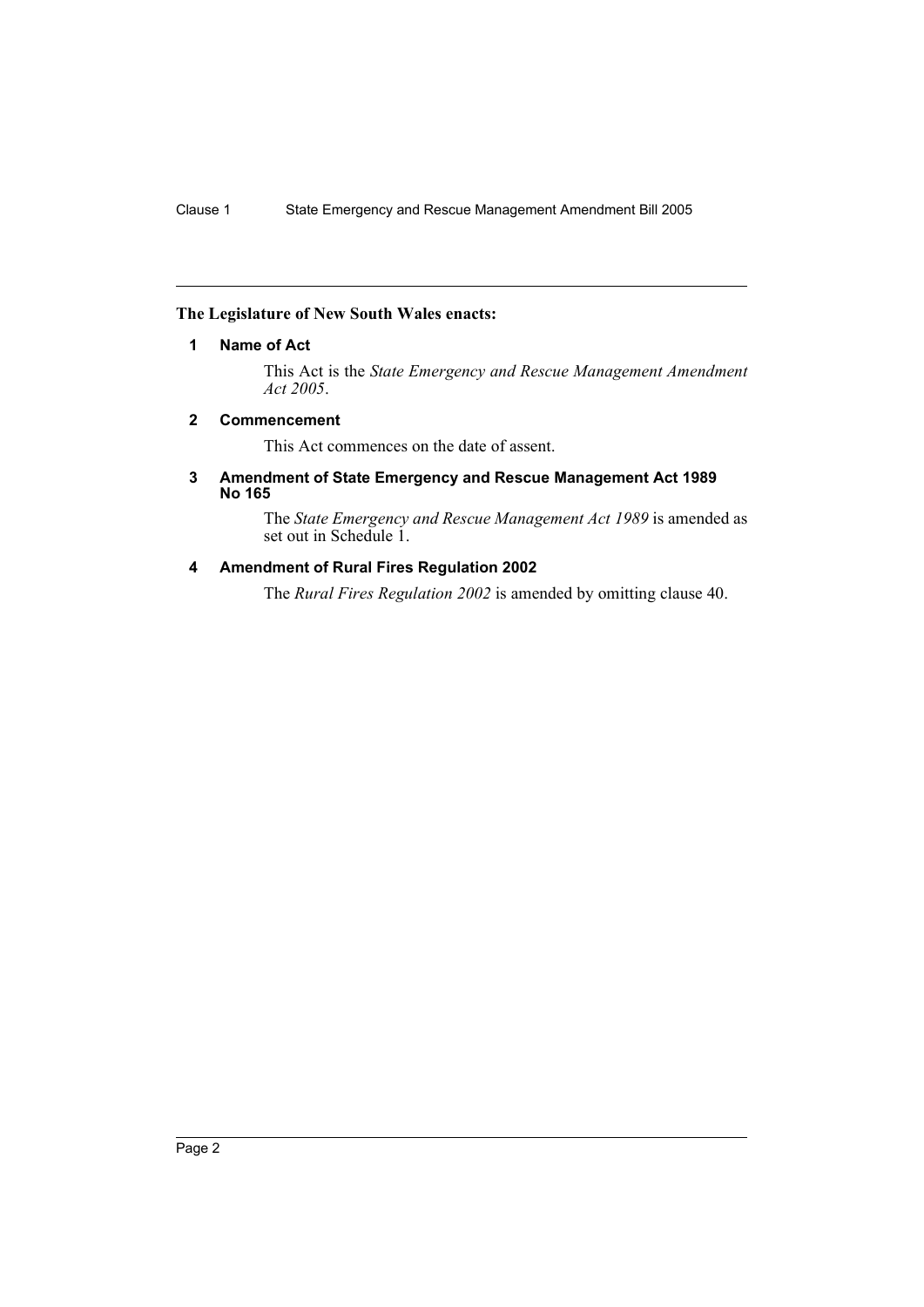State Emergency and Rescue Management Amendment Bill 2005

Amendment of State Emergency and Rescue Management Act 1989 Schedule 1

### **Schedule 1 Amendment of State Emergency and Rescue Management Act 1989**

(Section 3)

#### **[1] Section 3 Definitions**

Omit "the Police Service" wherever occurring from the definitions of *emergency services organisation* and *government agency* in section 3 (1). Insert instead "NSW Police".

#### **[2] Section 18 State Emergency Operations Controller**

Omit "the Police Service" wherever occurring from section 18 (1B). Insert instead "NSW Police".

#### **[3] Section 24 District Emergency Operations Controller**

Insert at the end of the section:

- (2) A District Emergency Operations Controller may appoint as his or her deputy a person who is:
	- (a) a police officer of or above the rank of Superintendent, and
	- (b) in the opinion of the District Emergency Operations Controller, experienced in emergency management.
- (3) During the absence, or a vacancy in the office, of a District Emergency Operations Controller, the District Emergency Operations Controller's deputy has all the functions of the District Emergency Operations Controller under this Act.

#### **[4] Section 26 NSW Police to provide executive support for District Emergency Management Committee and Operations Controller**

Omit "The Police Service" from section 26 (1).

Insert instead "NSW Police".

#### **[5] Section 30 Local Emergency Operations Controller**

Omit section 30 (2) and (3). Insert instead:

- (2) The person appointed:
	- (a) must be a police officer stationed within the district (established under section 21) in which the local government area is located, or, if that is not reasonably practicable, within a district that is, in the opinion of the District Emergency Operations Controller, nearby, and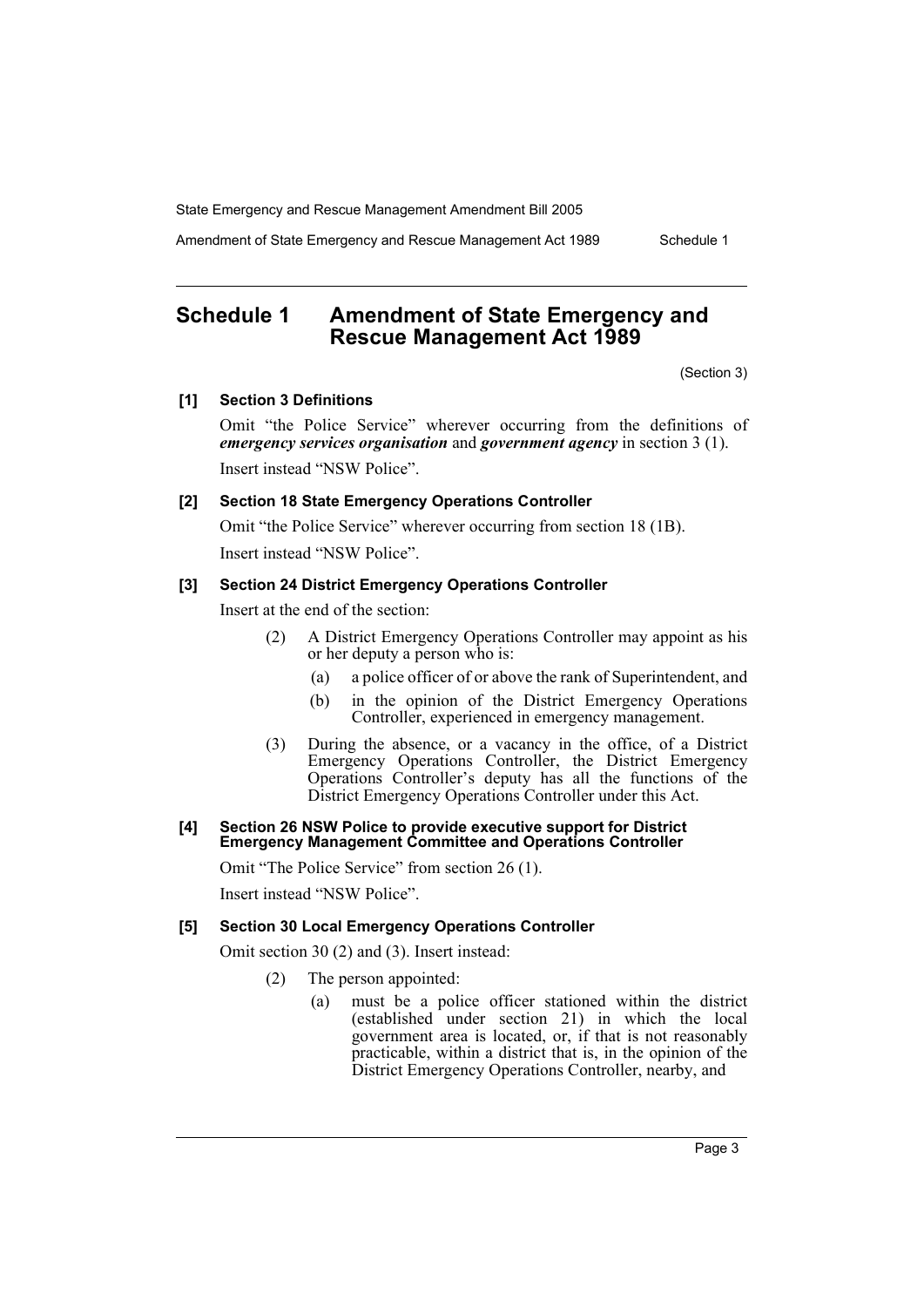State Emergency and Rescue Management Amendment Bill 2005

Schedule 1 Amendment of State Emergency and Rescue Management Act 1989

(b) must be a person who, in the opinion of the District Emergency Operations Controller, has experience in emergency management.

#### **[6] Section 43 Composition of Board**

Omit "the Police Service" from section 43 (1) (c). Insert instead "NSW Police".

#### **[7] Section 51 Notification of rescue incidents to police**

Omit "the Police Force" wherever occurring from section 51 (2) and (3). Insert instead "NSW Police".

#### **[8] Section 53 Offence to operate rescue unit or rescue vehicle without accreditation**

Omit "the Police Service" from section 53 (2) (a). Insert instead "NSW Police".

#### **[9] Section 63B**

Insert after section 63A:

#### **63B Offences relating to emergency services organisations**

- (1) A person who manufactures or sells emergency services organisation insignia is guilty of an offence. Maximum penalty: 50 penalty units.
- (2) A person who:
	- (a) uses or displays emergency services organisation insignia, or
	- (b) impersonates an emergency services organisation officer, with the intention to deceive is guilty of an offence. Maximum penalty: 50 penalty units.
- (3) A person is not guilty of an offence under this section if:
	- (a) the person's conduct is authorised by the relevant emergency services organisation, or
	- (b) the person establishes that the conduct is for the purposes of a public entertainment, or
	- (c) the person establishes that the person has a reasonable excuse.